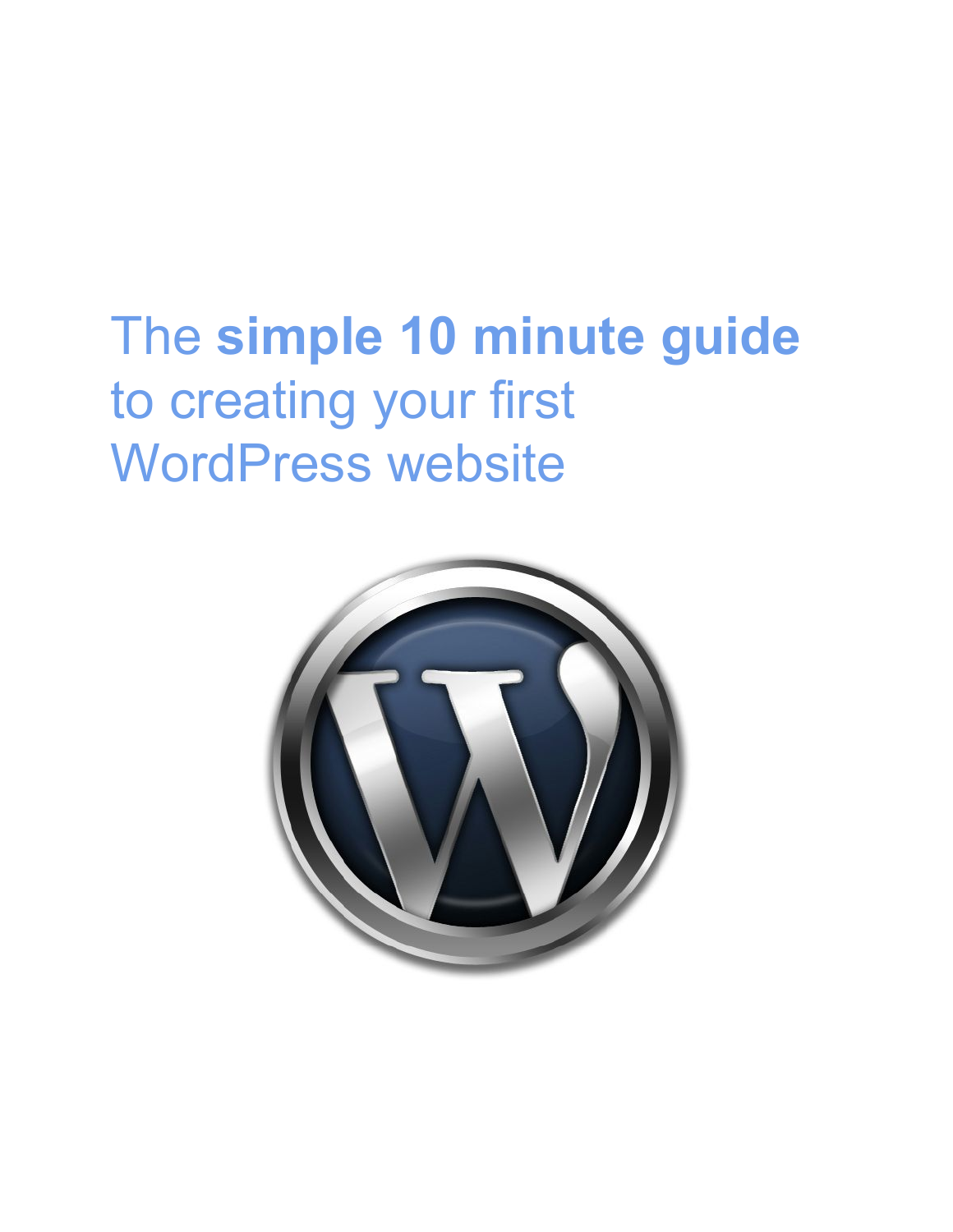Are you starting your journey towards entrepreneurship but feeling overwhelmed and challenged with the task of building a website for your business? Are you a non-techie and don't like the tech stuff or don't know where to begin with getting your first website up and running for your business?

#### **Do you have a great idea for a business or want to put your voice on the web?**

I put together this simple step-by-step guide to make it easy enough for the newbie to go through and set up a basic WordPress website to get started.

Get some fresh coffee ready, follow the steps below and you'll be off to the races!

Copyright 2015 - [FaisalFarooqui.com](http://www.faisalfarooqui.com/)

2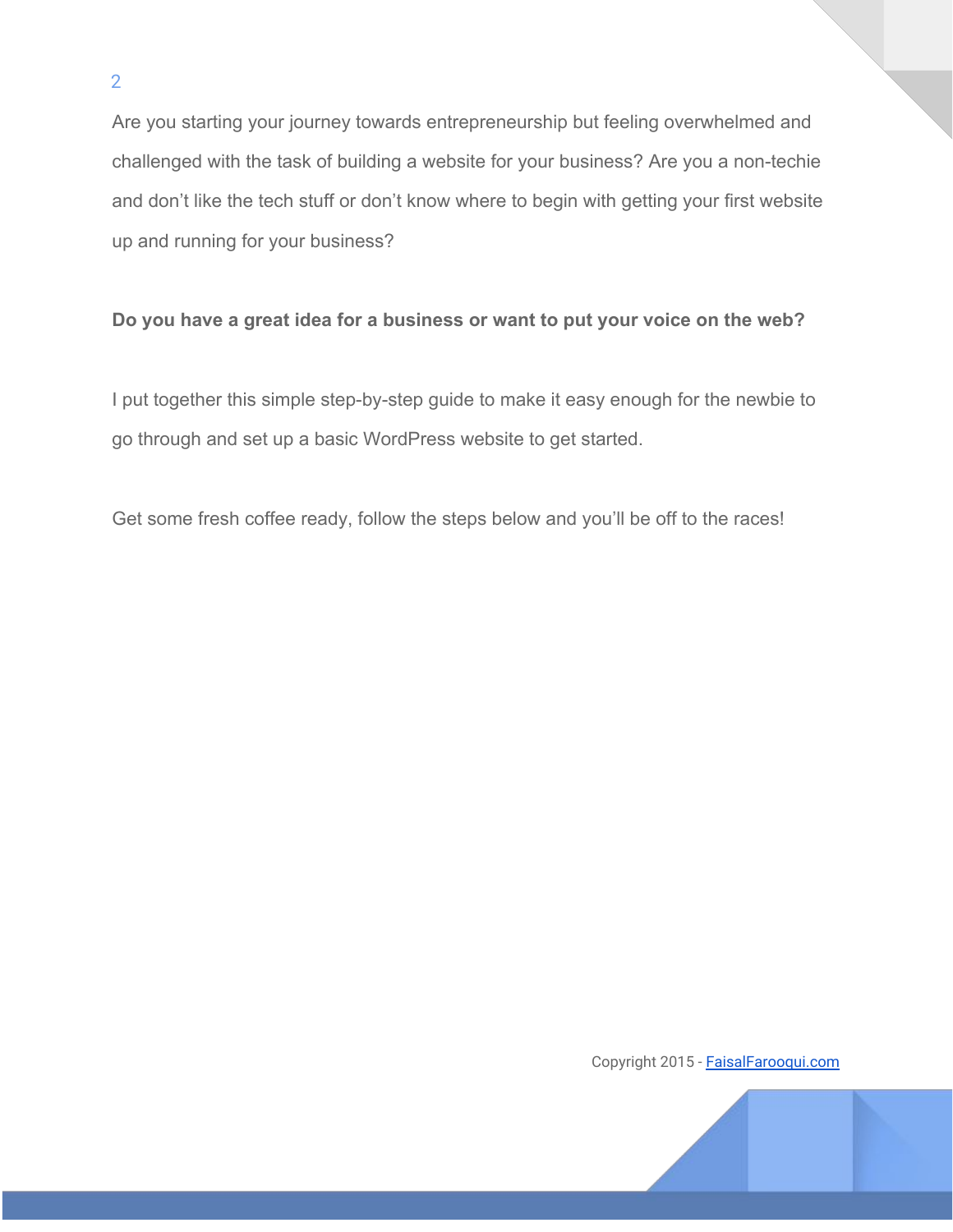# **Step #1:**

3

## **[Click](http://www.faisalfarooqui.com/bluehost) HereTo setup your hosting account & acquire or transfer your domain…**

Your hosting account is where your website will be hosted and your domain is your website's URL (SocialMediaCTD.com is another one of my domains).

My #1 hosting recommendation is Bluehost because:

- 1. They are a proven hosting company.
- 2. Their customer support is great and they are located in the USA.
- 3. As a VIP partner of Bluehost, **you**qualify for the **lowest rates offered!**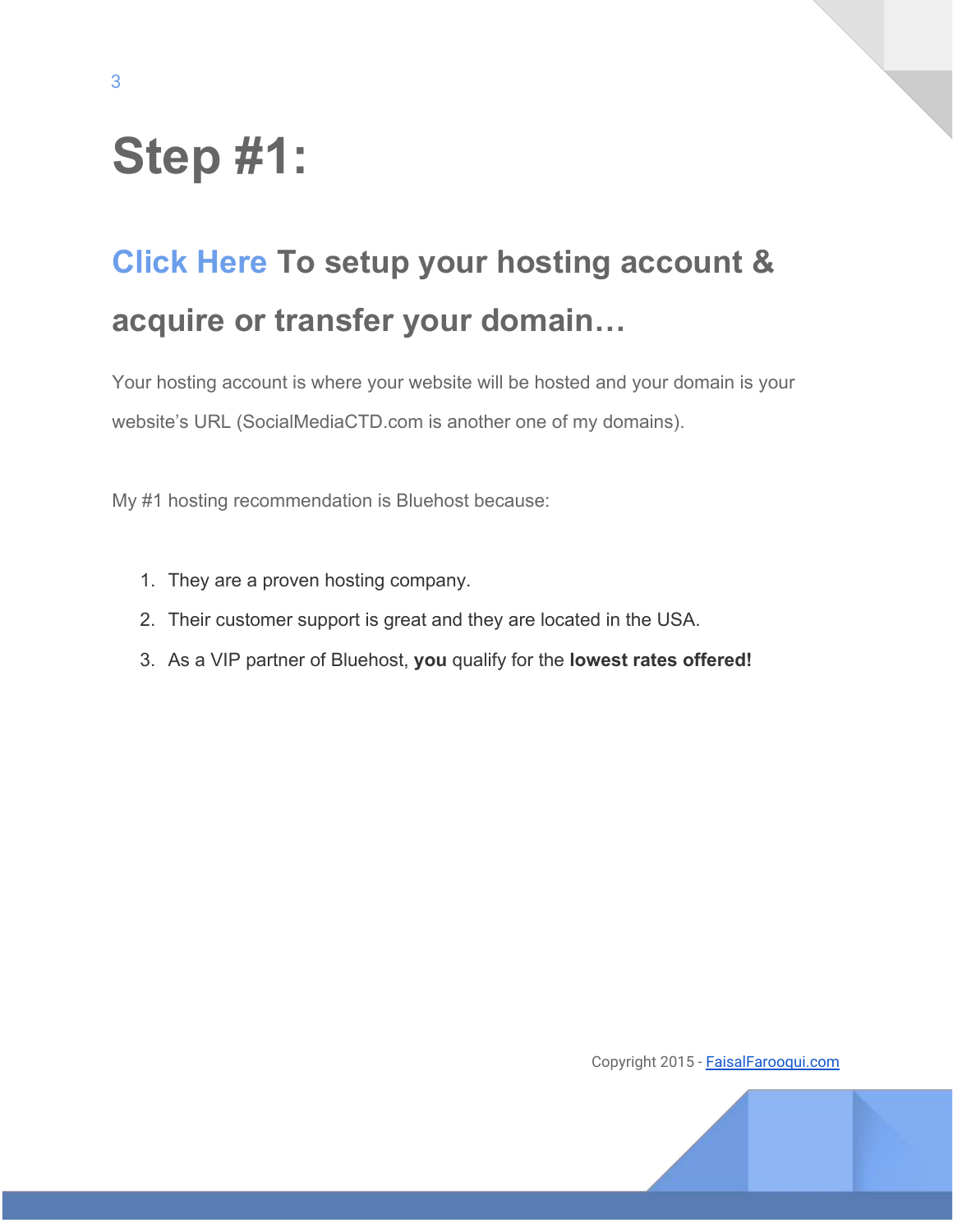# **Step #2:**

4

## **[Click](http://www.faisalfarooqui.com/bluehost) here& click the green 'Get started now' button…**

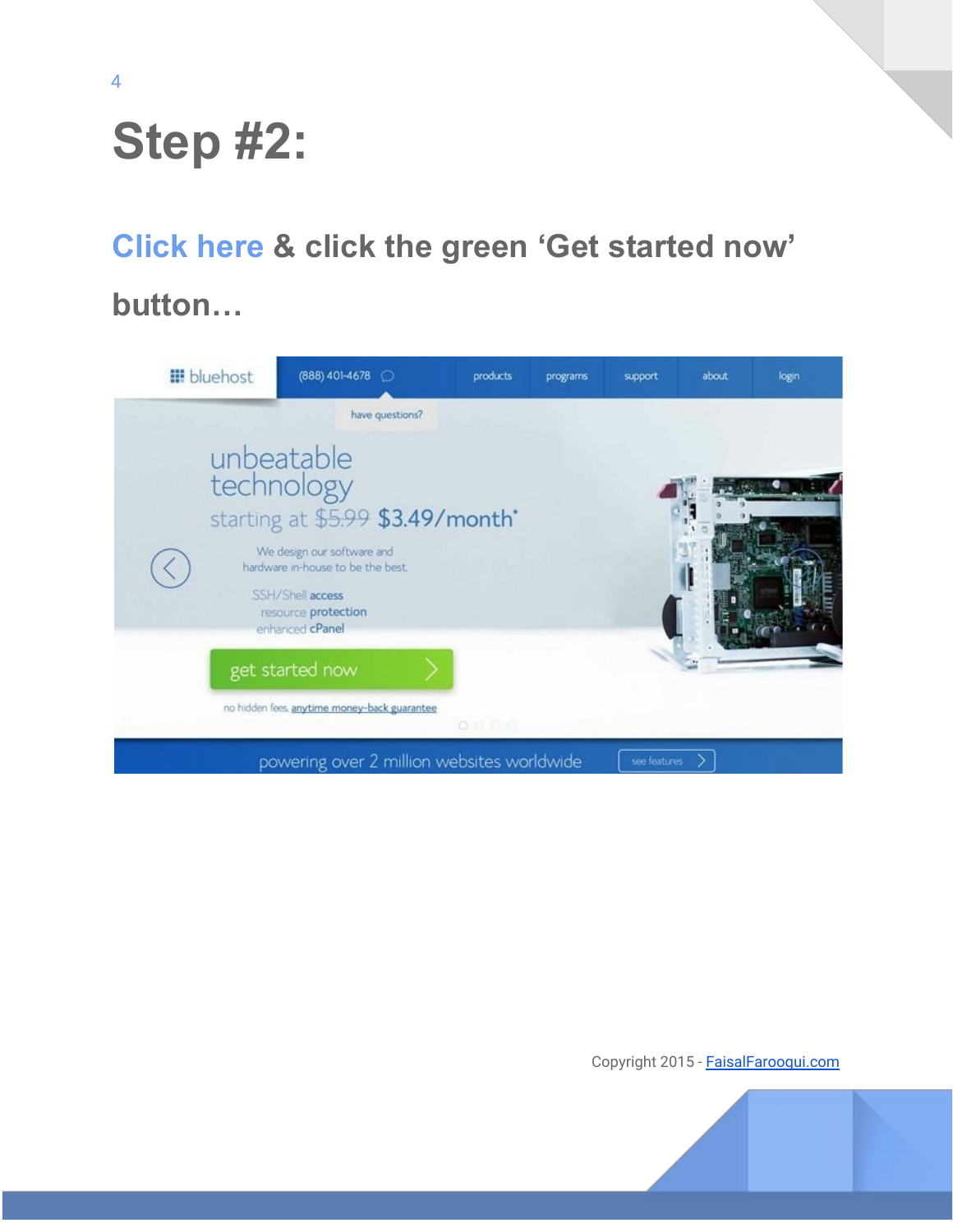5

### **Choose your plan…**

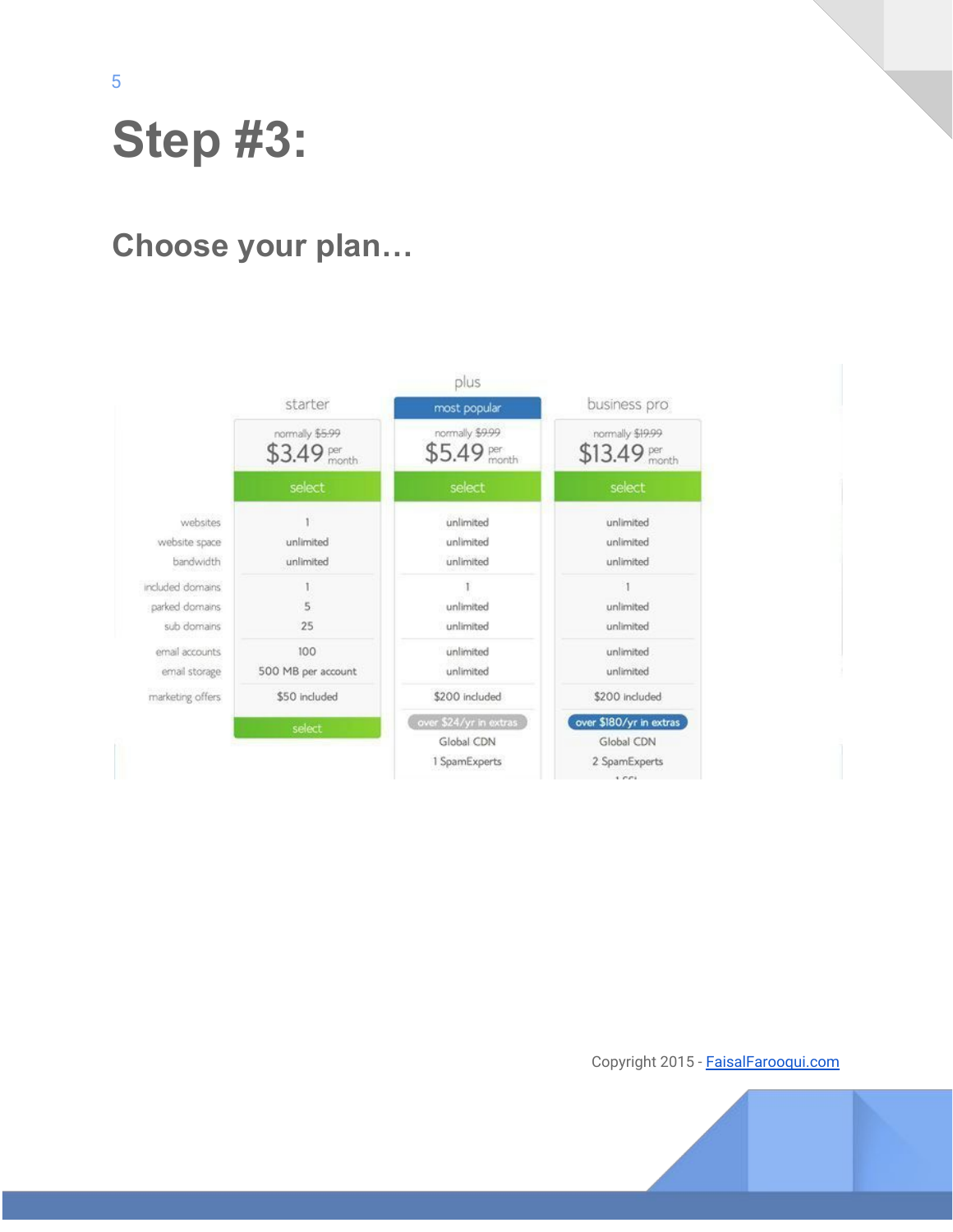# **Step #4:**

### **Choose your free domain name or transfer your current domain…**

| Type your domain name above | .com: |
|-----------------------------|-------|

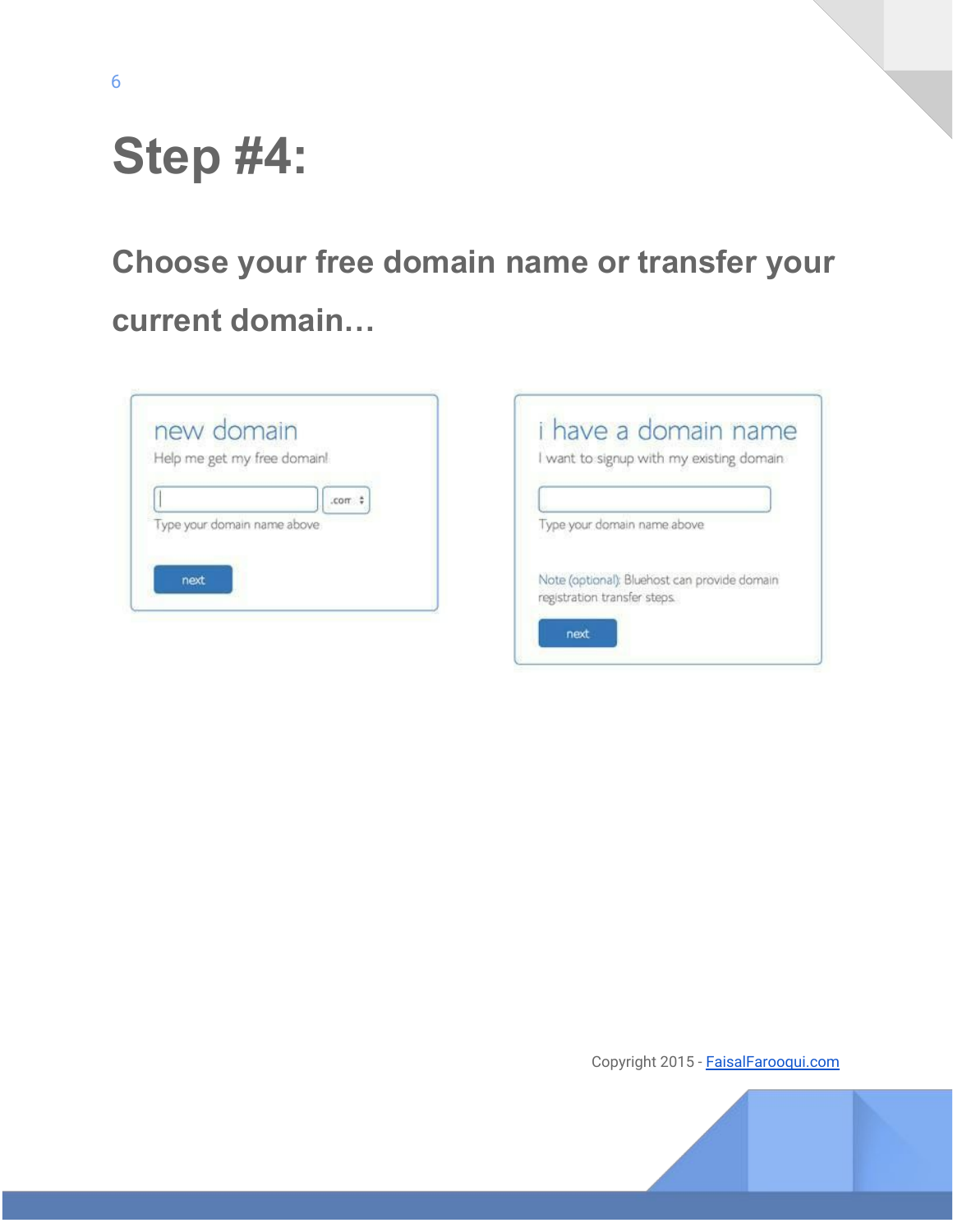# **Step #5:**

### **Place your order and pay for your plan…**

**III** bluehost

### sign up - congratulations!

Enter information for your new account. Domain: asdasdasdasdasdasd.com

### account information

| All fields are required unless otherwise noted, |                       |   |
|-------------------------------------------------|-----------------------|---|
| First Name                                      |                       |   |
| Last Name                                       |                       |   |
| (optional) Business Name                        |                       |   |
| Country                                         | <b>United States</b>  | ٥ |
| Street Address                                  |                       |   |
| City                                            |                       |   |
| State                                           | Please select a state | ÷ |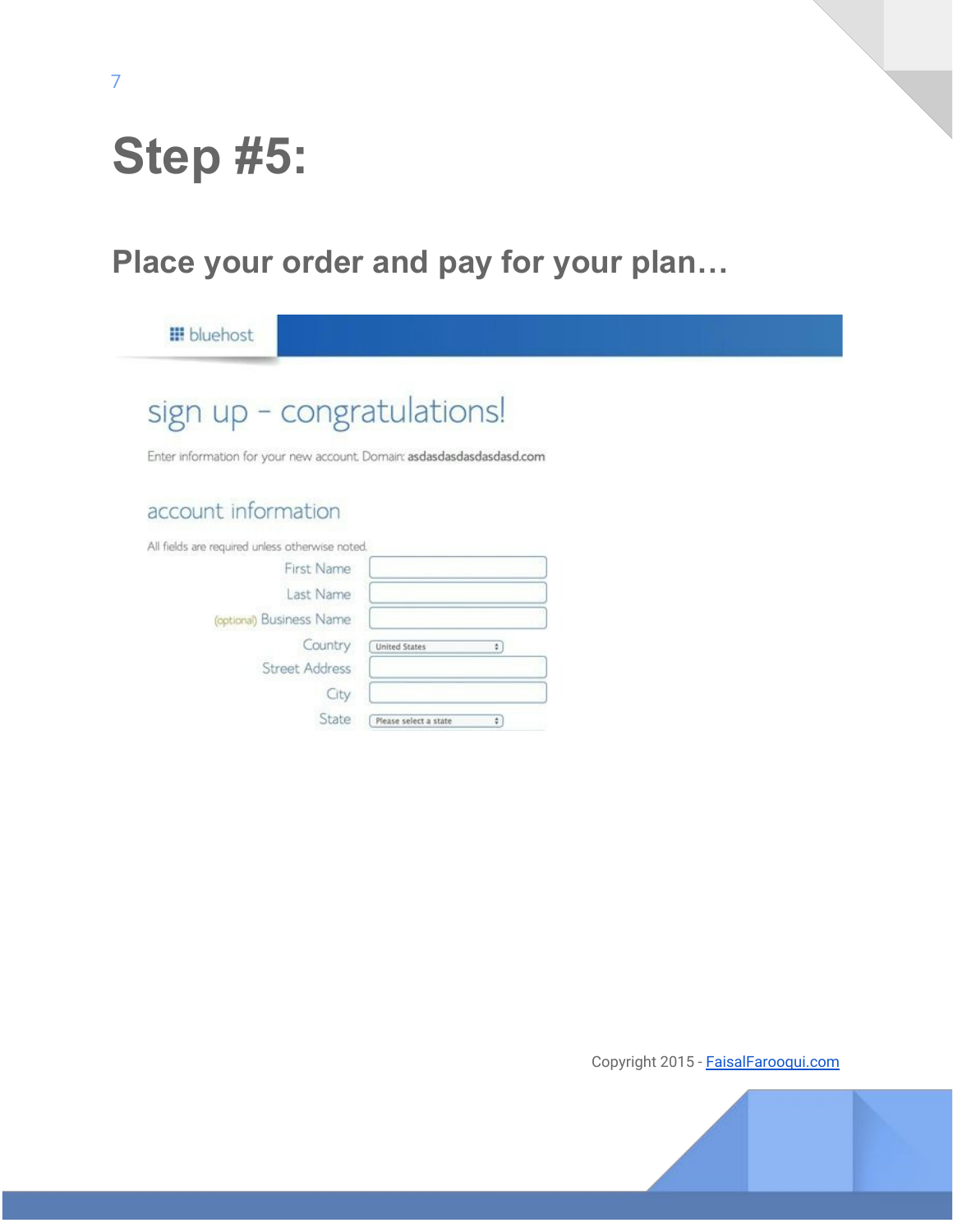## **Step #6:**

**Bluehost will email your login information.**

**Login to Bluehost, and you'll be taken to your Bluehost dashboard where you can install WordPress by double-clicking on 'Install'** *WordPress***'…**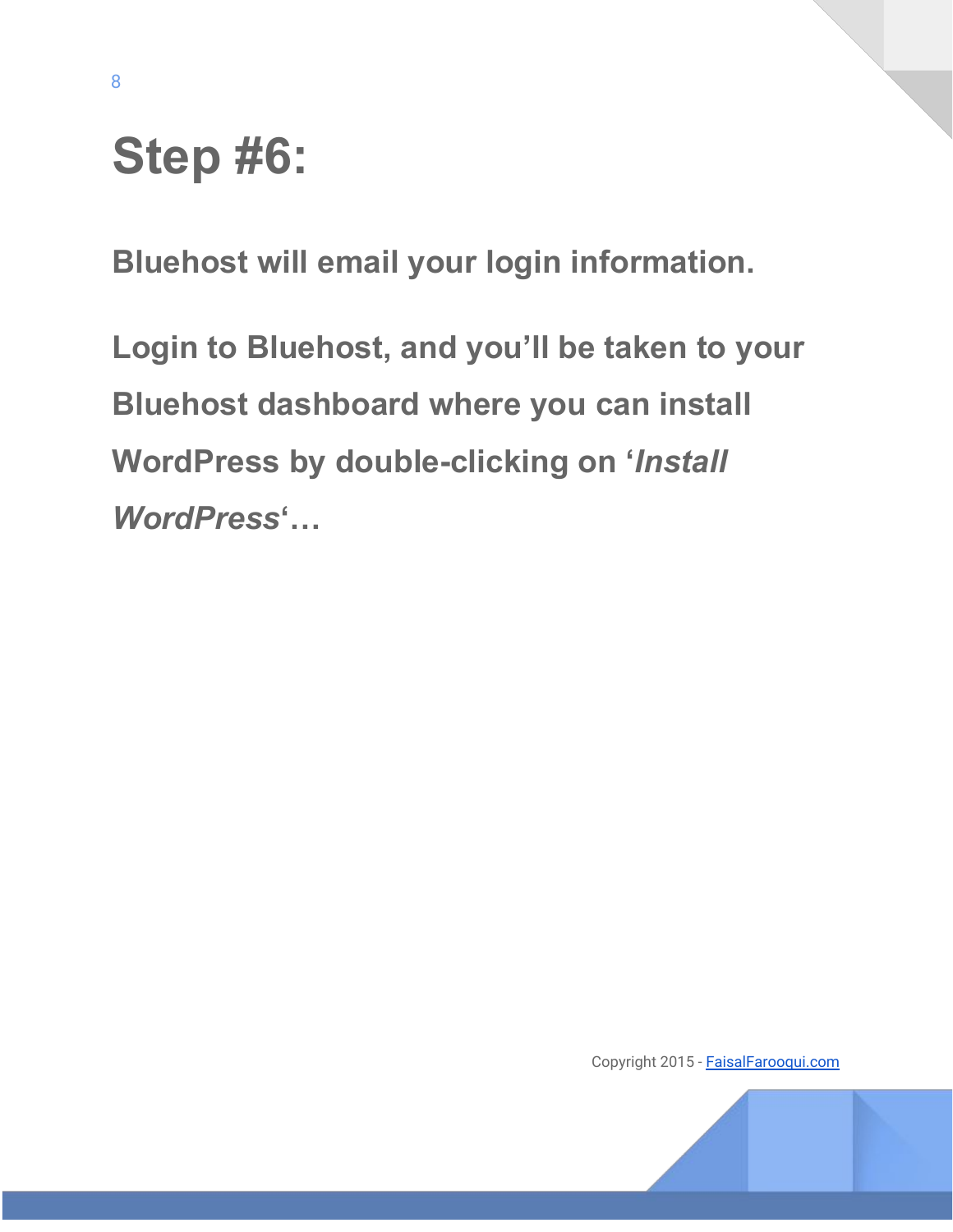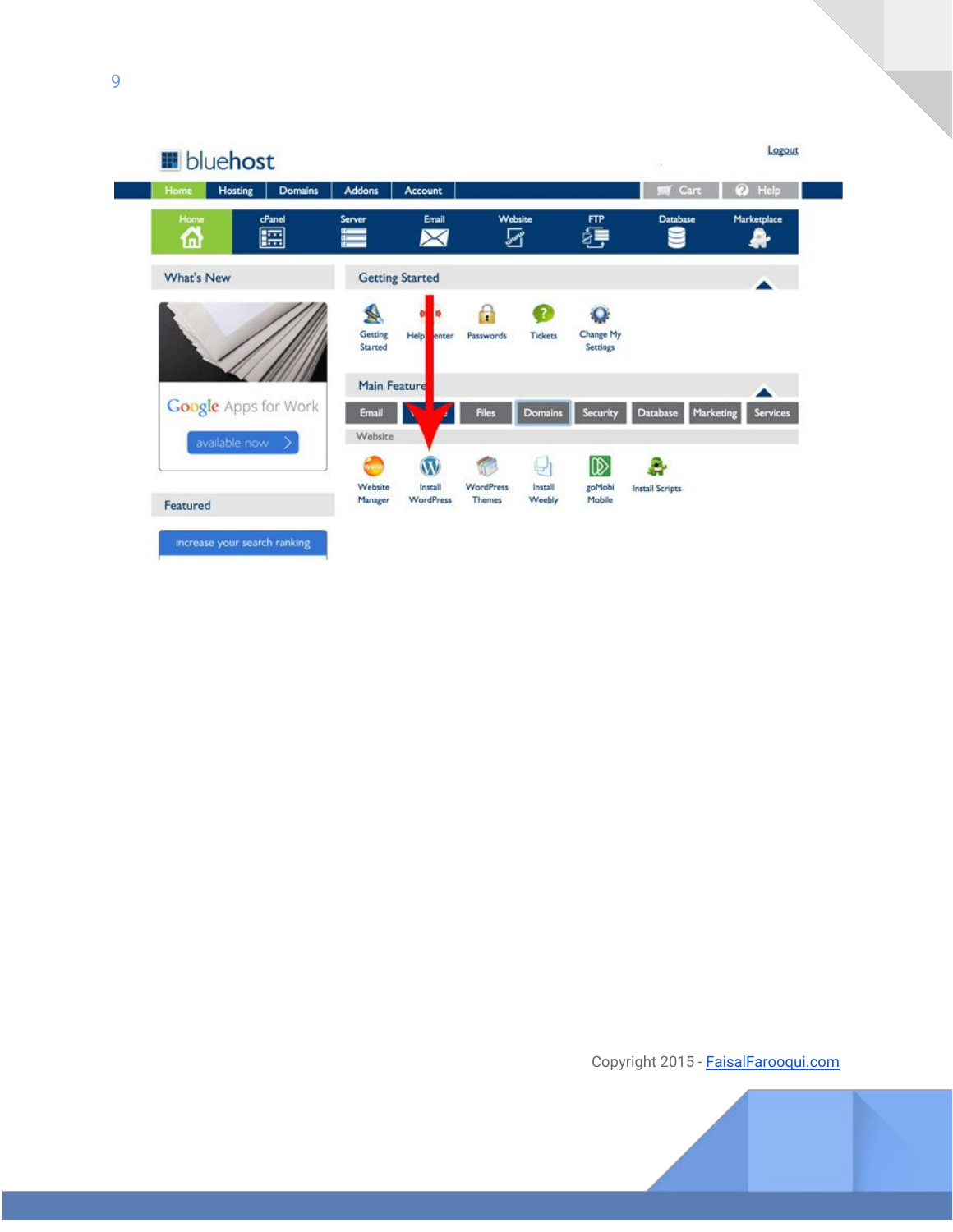# **Step #7:**

### **Click the green install button…**

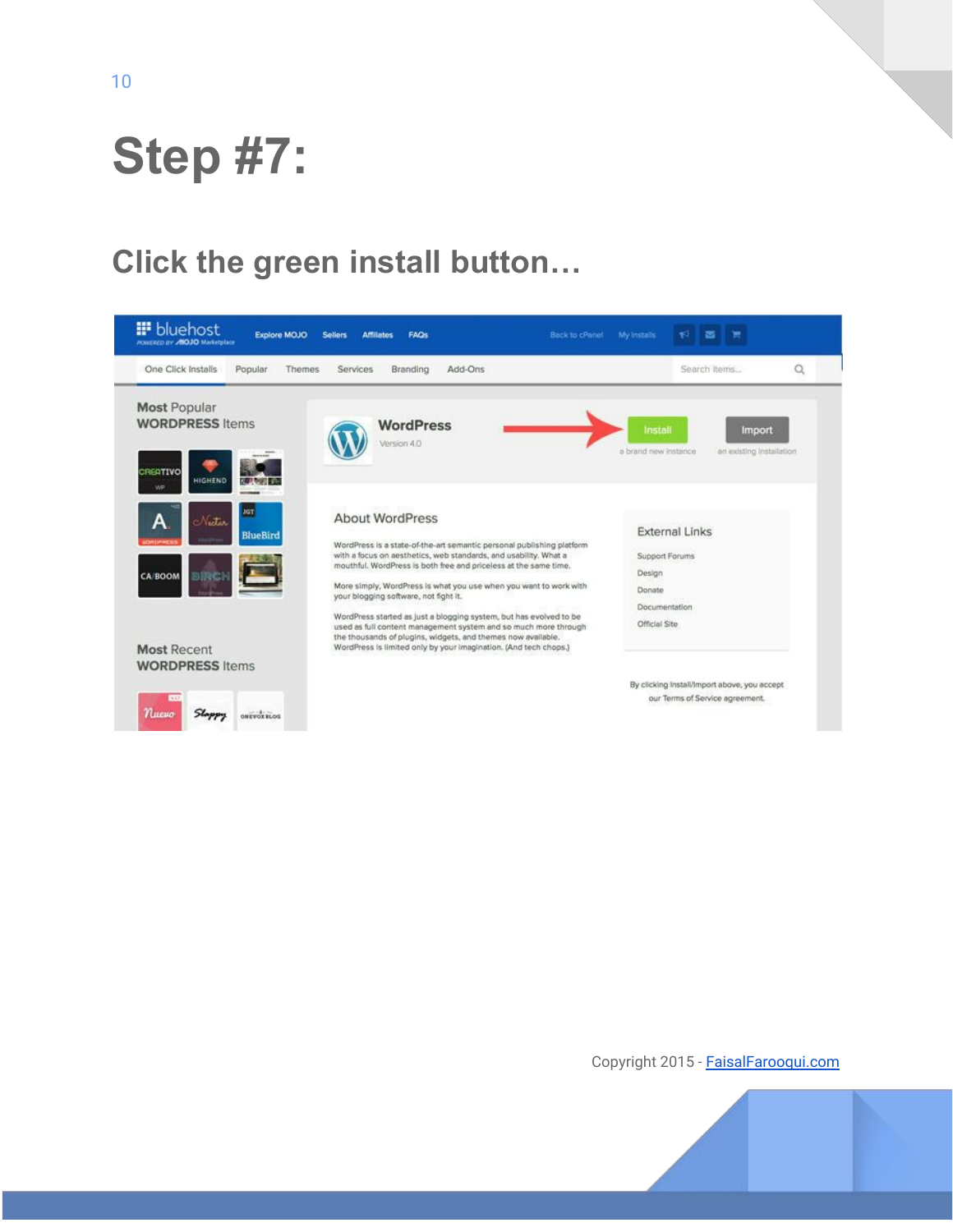# **Step #8:**

## **Choose the domain you registered or the one you transferred…**

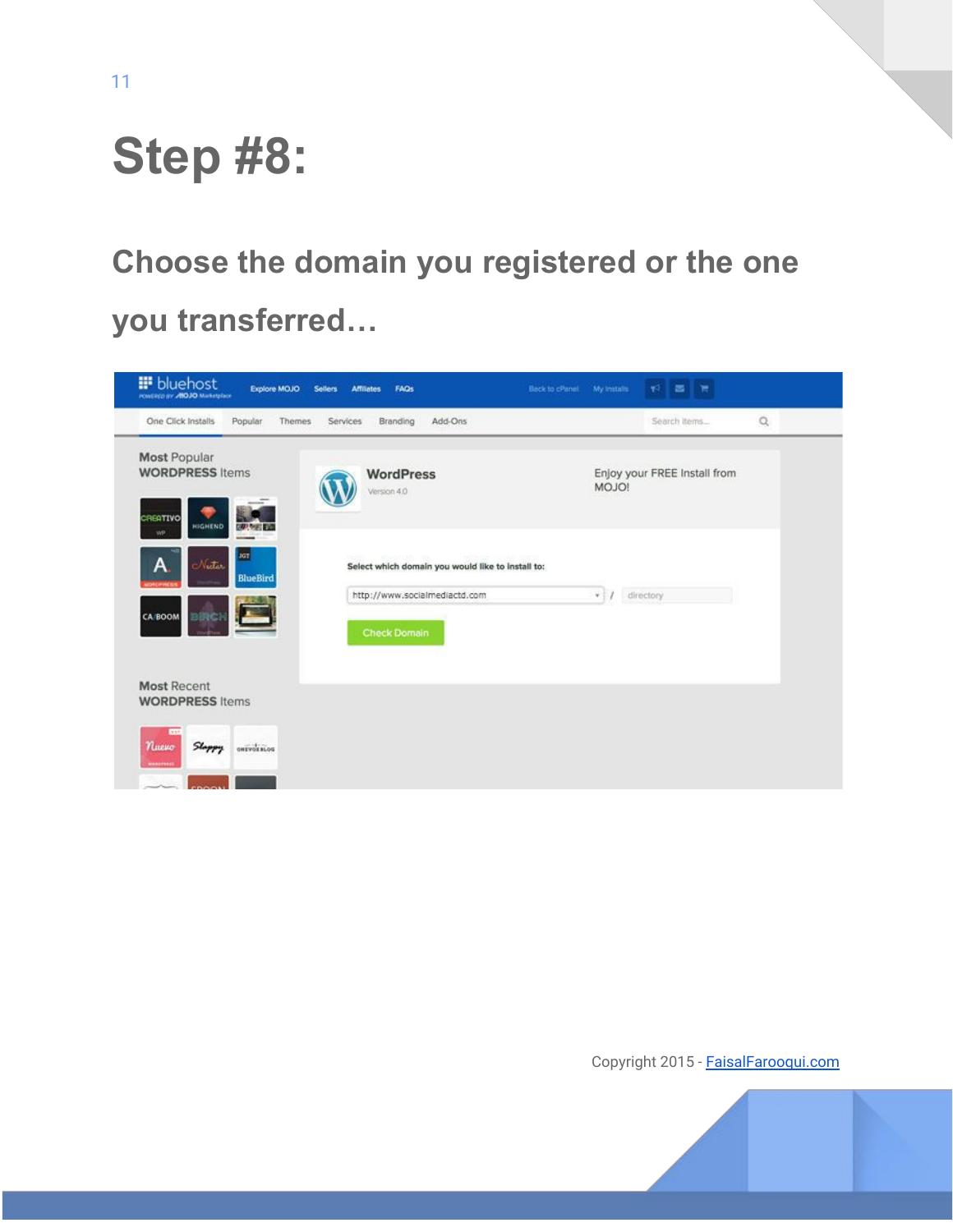# **Step #9:**

**Check the '***Show advanced options***' box and fill in the title, username, and password. Your title will be the name of your blog (mine would be SocialMediaCTD). The username and password will be what you use to login to the backend of your blog (your WordPress dashboard)…**

**IMPORTANT: Save this information somewhere where you won't lose it. You will need it for step #11**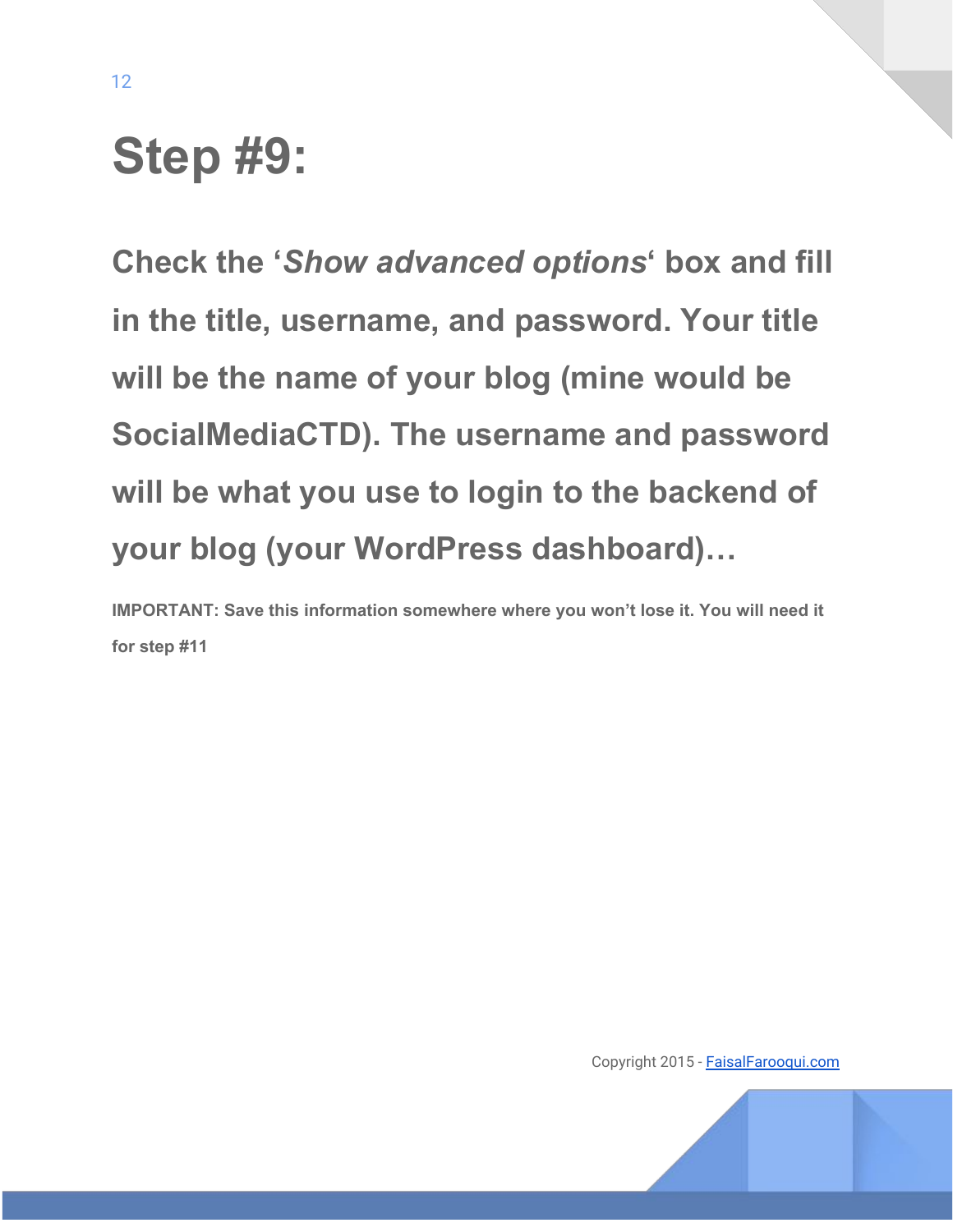**#Step #9 (cont'd)**

| <b>WordPress</b><br>Version 4.0  |                                                            | Enjoy your FREE Install from<br>MOJO! |
|----------------------------------|------------------------------------------------------------|---------------------------------------|
| Last step, you are almost there! |                                                            |                                       |
| Show advanced options            |                                                            |                                       |
| Site Name or Title               |                                                            |                                       |
| Test Site                        |                                                            |                                       |
| Admin Username                   |                                                            |                                       |
| email@gmail.com                  |                                                            |                                       |
| <b>Admin Password</b>            |                                                            |                                       |
| 123pass321                       |                                                            |                                       |
|                                  | Automatically create a new database for this installation. |                                       |
|                                  | I have read the terms and conditions of the GPLv2          |                                       |
| <b>Install Now</b><br>OR         | Change Install Location                                    |                                       |
|                                  |                                                            |                                       |

Copyright 2015 - [FaisalFarooqui.com](http://www.faisalfarooqui.com/)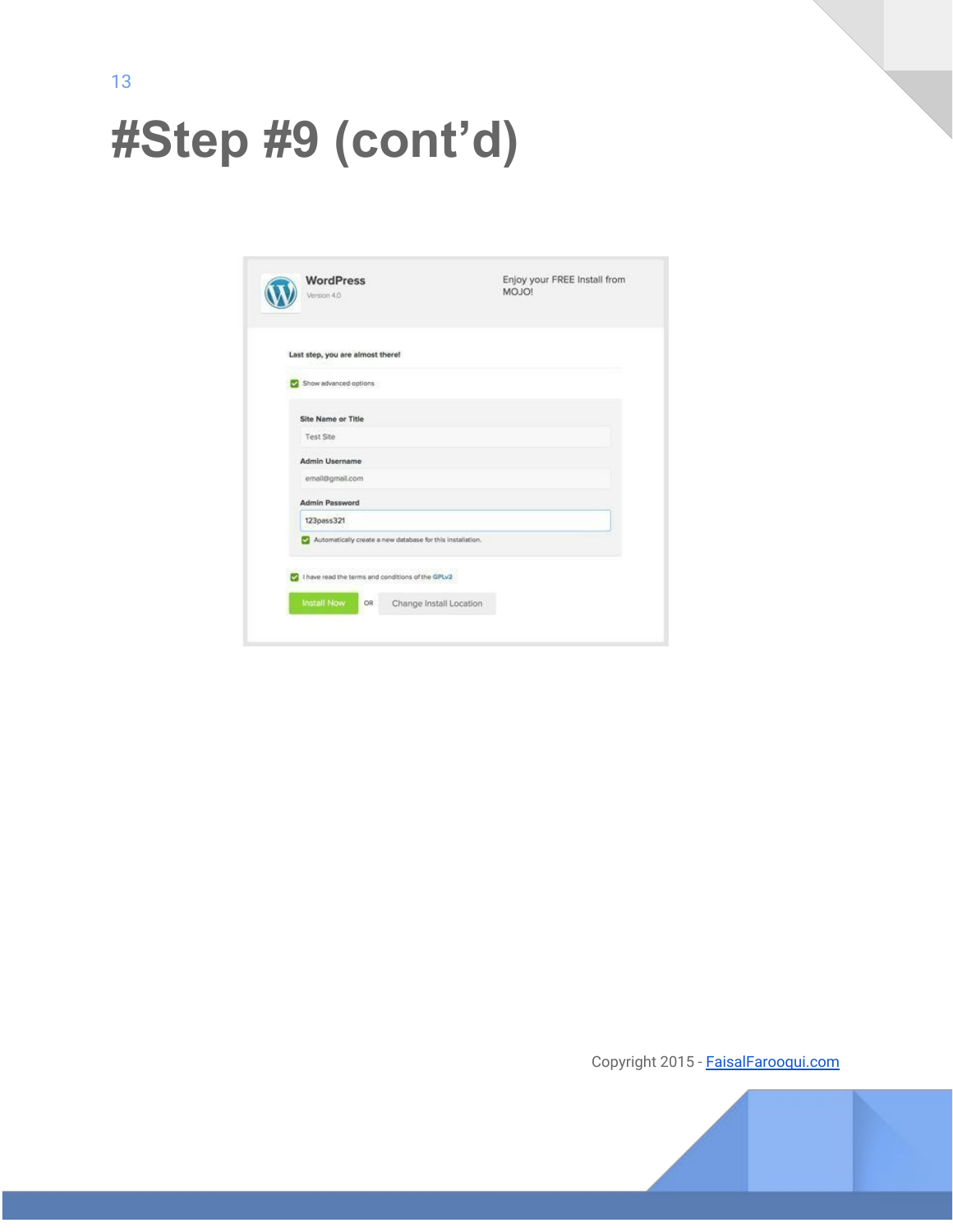# **Step #10:**

**Bluehost will install WordPress on your server and let you know when it's complete…**

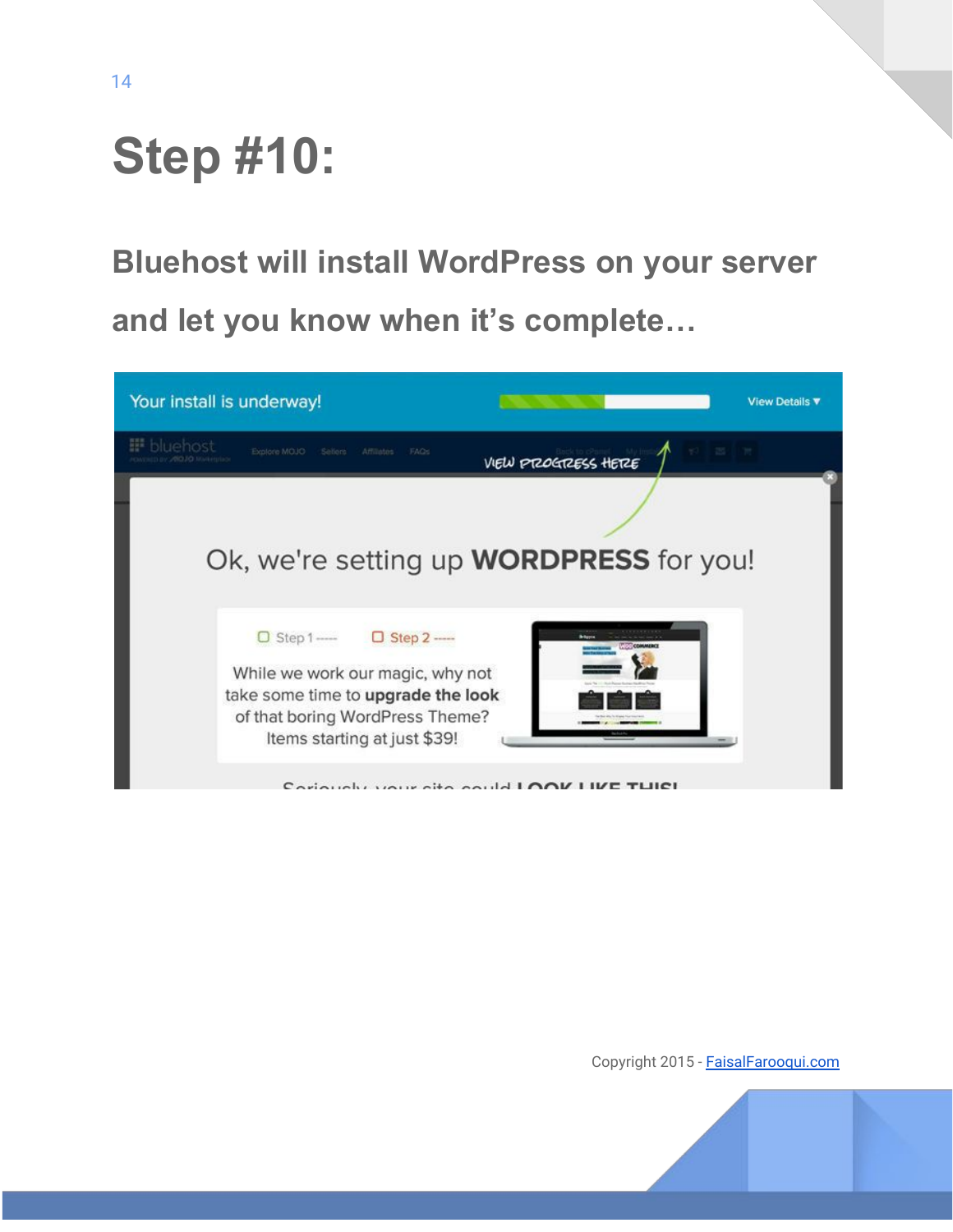**Click the 'View Credentials' button on the top right…**

| Your install is complete!                                                                             | <b>View Credentials</b> |
|-------------------------------------------------------------------------------------------------------|-------------------------|
| <b>bluehost</b><br>Explore MOJO<br>FACs:<br>Sellers:<br>Affiliates:<br>VIEW PROGRESS HERE             |                         |
|                                                                                                       |                         |
| Ok, we're setting up <b>WORDPRESS</b> for you!                                                        |                         |
| $\Box$ Step 1 ----<br>$\Box$ Step 2 ----                                                              |                         |
| While we work our magic, why not                                                                      |                         |
| take some time to upgrade the look<br>of that boring WordPress Theme?<br>Items starting at just \$39! |                         |
| Seriously, your site could LOOK LIKE THIS!                                                            |                         |

Copyright 2015 - [FaisalFarooqui.com](http://www.faisalfarooqui.com/)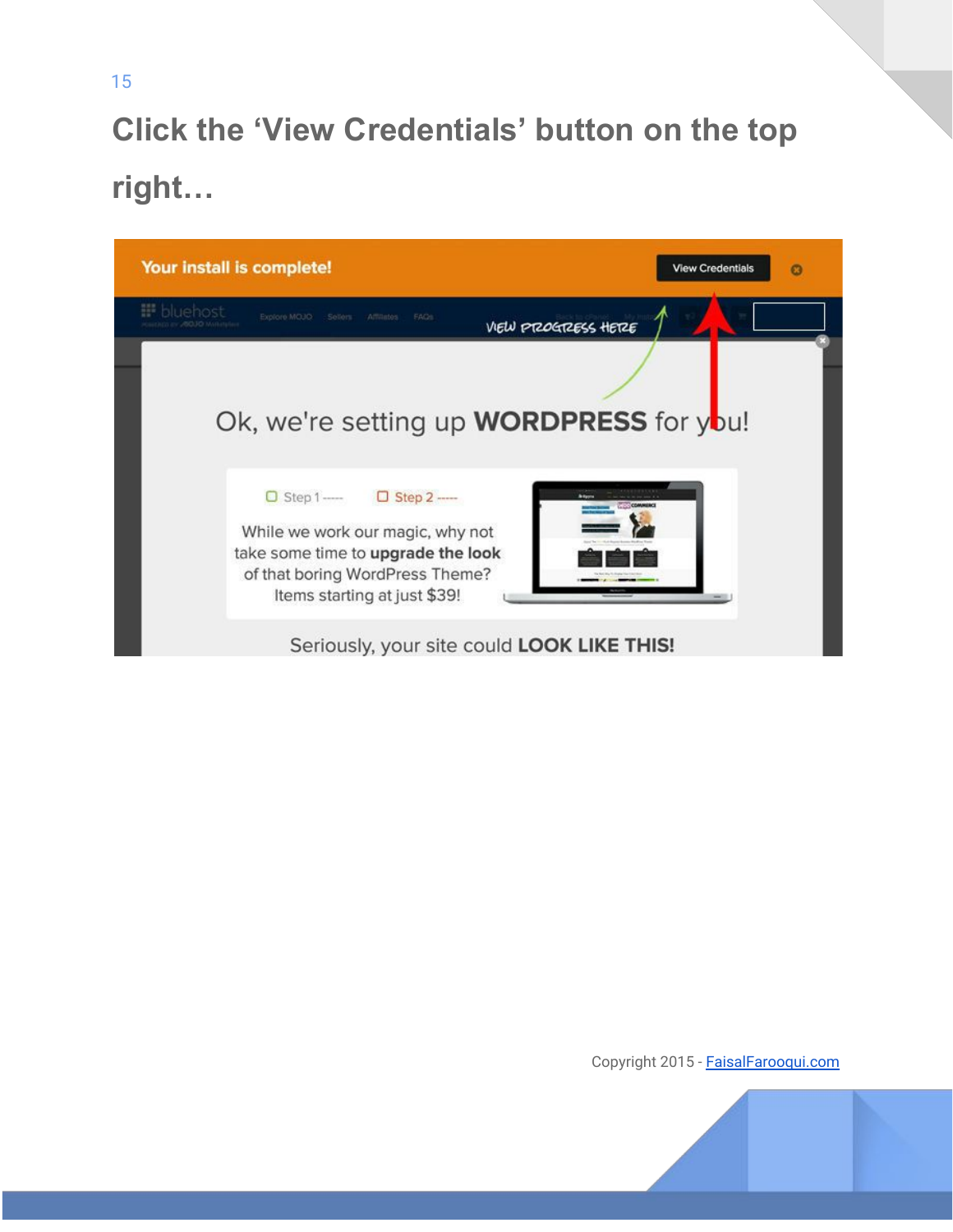# **Step #11:**

**Click on 'Admin URL' (located below the green box) and enter your WordPress login credentials from step #9. This will take you to your WordPress dashboard. Your WordPress dashboard is where you will do almost everything on your blog. From writing articles to changing design…**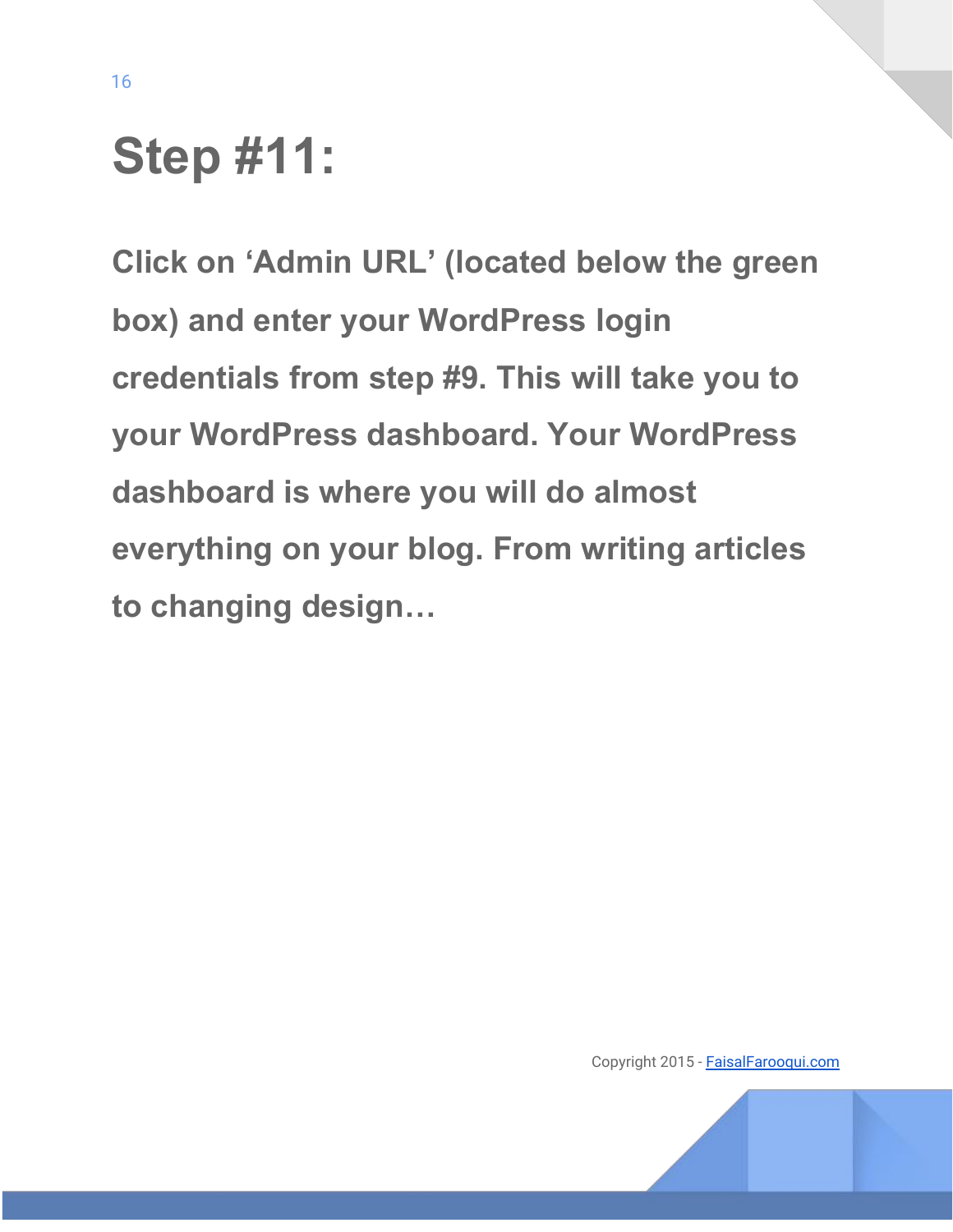

| Username                          |
|-----------------------------------|
| Password<br>                      |
| Remember Me<br>Log In             |
| Lost your password?               |
| + Back to My great Wordpress blog |

Copyright 2015 - [FaisalFarooqui.com](http://www.faisalfarooqui.com/)